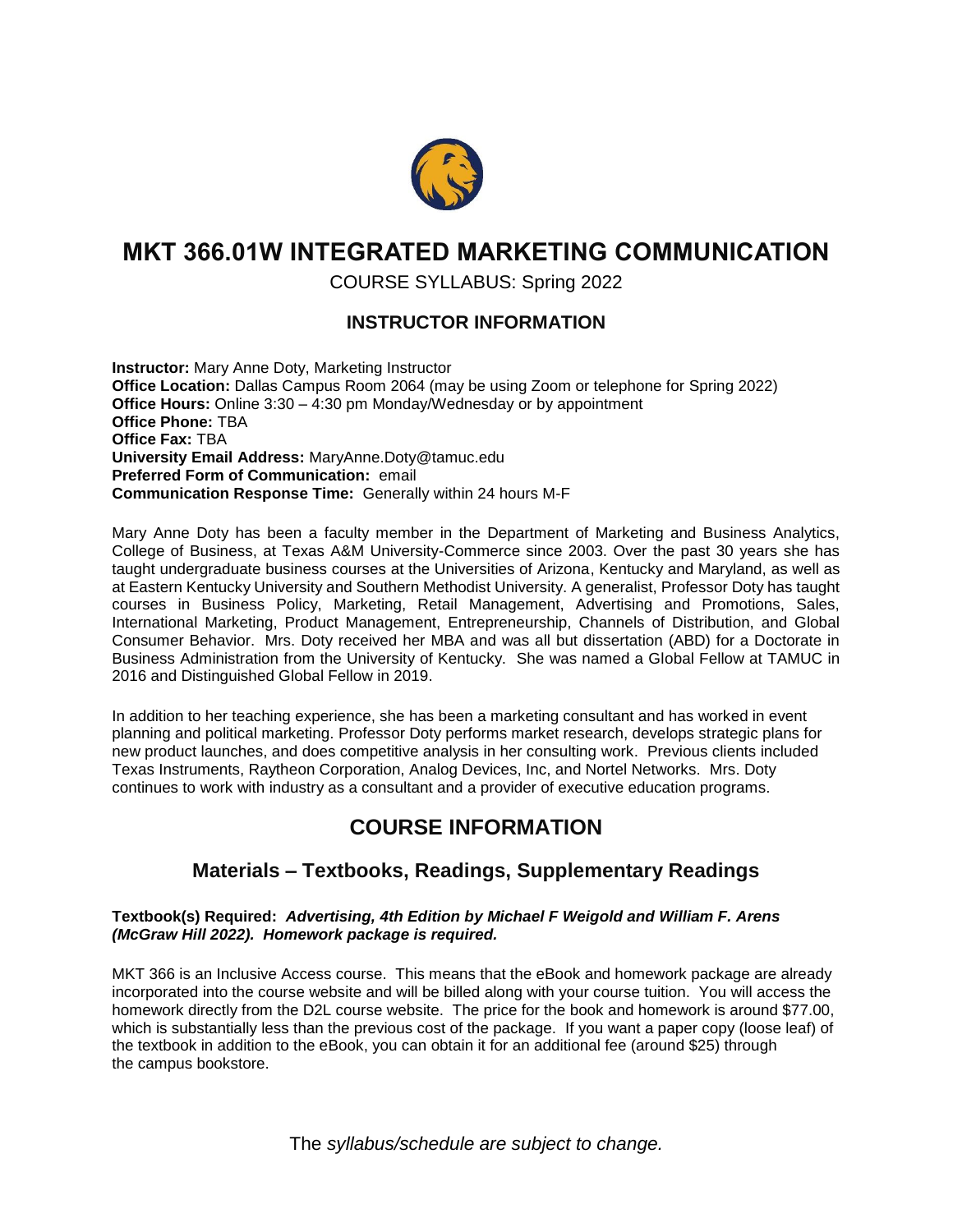

# **Course Description**

This is an advanced course designed to give students a strong theoretical background in advertising management issues, along with a practical understanding of how the elements in a marketing communications plan can help marketers achieve their objectives. Prerequisite: MKT 306.

#### **Course Learning Outcomes**

 This course aims to improve student understanding of concepts, principles, problems and applications of marketing promotion. After completing this course, students should be able to:

- 1. Course Objective 1 Demonstrate an understanding of Integrated Marketing Communications concepts, principle and terminology.
- 2. Course Objective 2 Analyze a specific IMC campaign, including media strategy, target market selection, message content and evaluation criteria.
- 3. Course Objective 3 Apply IMC concepts in developing a limited promotional campaign that includes message development and media selection for a product or service.
- 4. Course Objective 4 Demonstrate project management skills as they work cooperatively on a team project.
- 5. Course Objective 5 Coordinate marketing strategy with a public relations/social media campaign.

### **SPECIAL NOTE REGARDING TAMUC PANDEMIC RESPONSE**

**This is an online class, so there shouldn't be any inconvenience with schedule changes due to the Pandemic. Students will access recorded lectures in D2L and participate in discussion and other activities via YouSeeU or Zoom at times announced.** 

# **COURSE REQUIREMENTS AND GRADING**

Final grades in this course will be based on the following scale:

 $A = 90\% - 100\%$  900 points +  $B = 80\% - 89\%$  800 – 899 points  $C = 70\% - 79\%$  700 – 799 points  $D = 60\% - 69\%$  600 – 699 points  $F = 59\%$  or Below  $599$  or fewer points Total points Possible for Semester = 1000

| <b>Weights for Assessment</b> |     |
|-------------------------------|-----|
| Core Concept Quiz @ 50 pts    | 5%  |
| 3 Exams@ 150 pts each         | 45% |
| <b>LearnSmart and Connect</b> | 20% |
| PR/Social Media Assignment    | 10% |
| Team Advertising Campaign     | 20% |

## **Assessments**

### **Exams: (45% of total course grade)**

Closed book exams cover the required textbook reading and the content of the online lectures. Complete the exams online by accessing the D2L quiz tool.

Using your book or notes, or working with another student is considered cheating and is grounds for an F in the course. Exam I (CH 1-5) is on Monday and Tuesday, February 7-8; Exam II (CH 16, 6-9) is on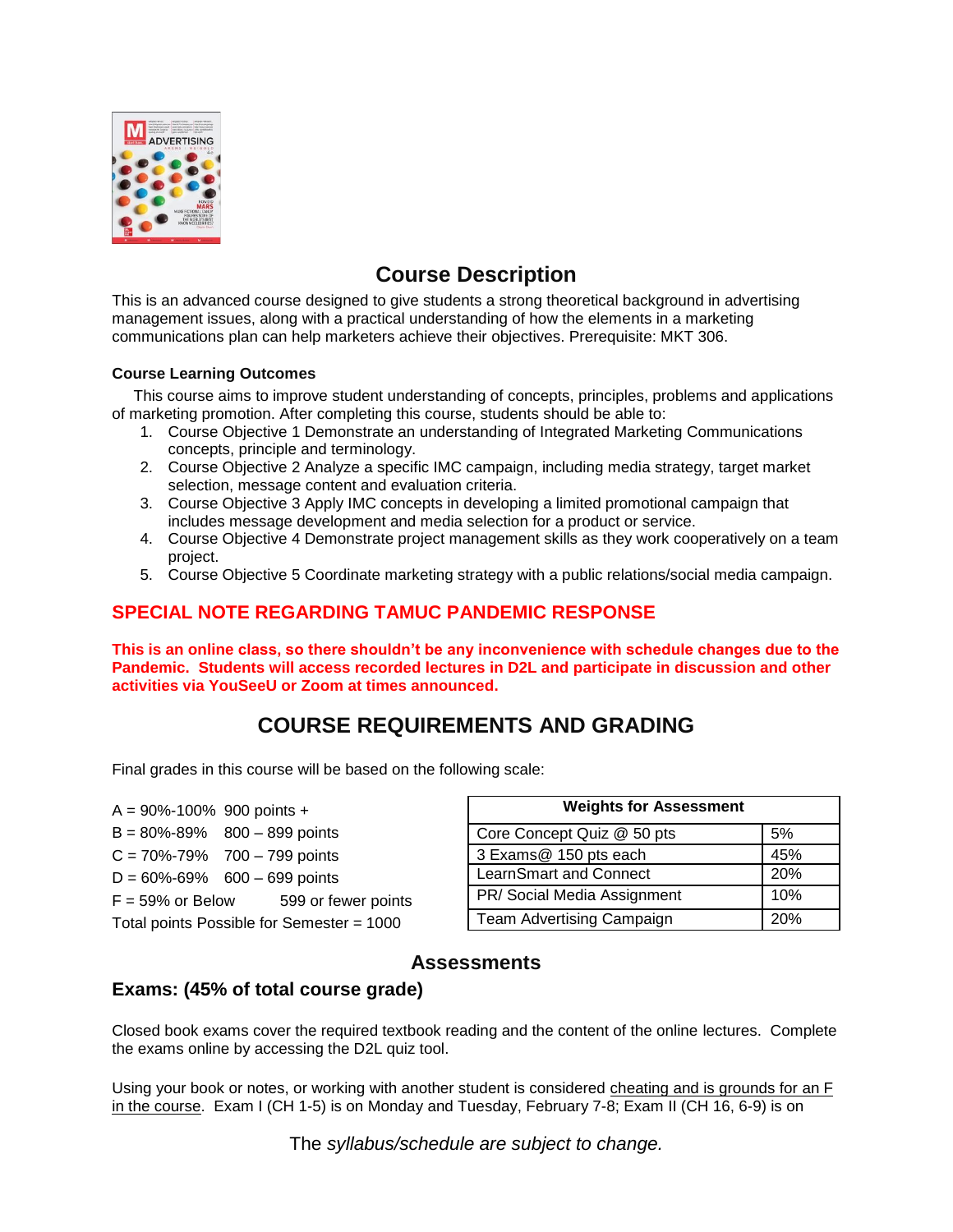Wednesday/Thursday, March 9-10. The final exam (CH 10-15) is on Tuesday and Wednesday, May 10- 11. Grading is objective, based on terms, concepts and examples in the textbook. **Course Objective 1**

This course employs Proctorio, a proctoring service to ensure exam security. Proctorio relies upon an algorithm to flag suspicious behavior. Your instructor can review recorded testing sessions to determine if cheating has taken place. An exam should be a measure of a student's learning. Academic dishonesty diminishes a student's learning, and also devalues the learning of other students. It is unacceptable in an academic community. Proctorio software may be used during one or more exams. If you do not have a camera on your computer, the instructor will send you a link to purchase an external camera for approximately \$10, which must be ordered in advance of the exams.

### **Connect Homework Assignments (10% of total course grade)**

I'll assign interactive exercises for each chapter in the textbook. You will log into assignments through D2L under the section for Interactive. Grades for the 16 assignments will be averaged (dropping the lowest score), and are worth 10% of your grade. I strongly recommend that you read the chapter first, and then review the PowerPoint presentation before you attempt the assignment. Time management and meeting deadlines are important in the business world. Homework deadlines are not negotiable, so plan to set up reminders to avoid a zero. **Course Objective 2.**

### **SmartBook Adaptive Learning System (10% of total course grade)**

For every chapter in the textbook, you are required to answer at least half the questions per chapter using SmartBook, (formerly known as LearnSmart) to get the full points on the assignment. These practice questions will give you immediate feedback on what you have learned from reading and lectures, and will also strengthen memory recall, improve course retention and boost grades. If you answer fewer than half the questions, your score will be reduced.

Both Connect and SmartBook will are objective-formatted questions. Your points will be weighted to equal 10% of your total grade or 100 pts each.

### **Assignments (30% of total course grade)**

An important part of this course is applying what you have learned to real examples. The **PR/Social Media Assignment** (due is **worth 100 points or 10% of your grade)**. **Course Objective 5**

The **team advertising campaign is worth 20% of your grade and is due on Friday, April 29. Course Objectives 3 and 4.** Also addresses COB Student Learning Objective 1b: Students will demonstrate proficiency in **written communications** by creating clear and well-structured business documents.

### **Core Concept Quiz: (5% of total class grade)**

The Core Concept Quiz consists of multiple-choice questions over key terms that will be covered in the textbook. I will give you a list of specific terms to study about 2 weeks before the quiz on Tuesday, April 12- Wednesday, April 13. **Course Objective 1**

## **TECHNOLOGY REQUIREMENTS**

**LMS**

All course sections offered by Texas A&M University-Commerce have a corresponding course shell in the myLeo Online Learning Management System (LMS). Below are technical requirements

LMS Requirements: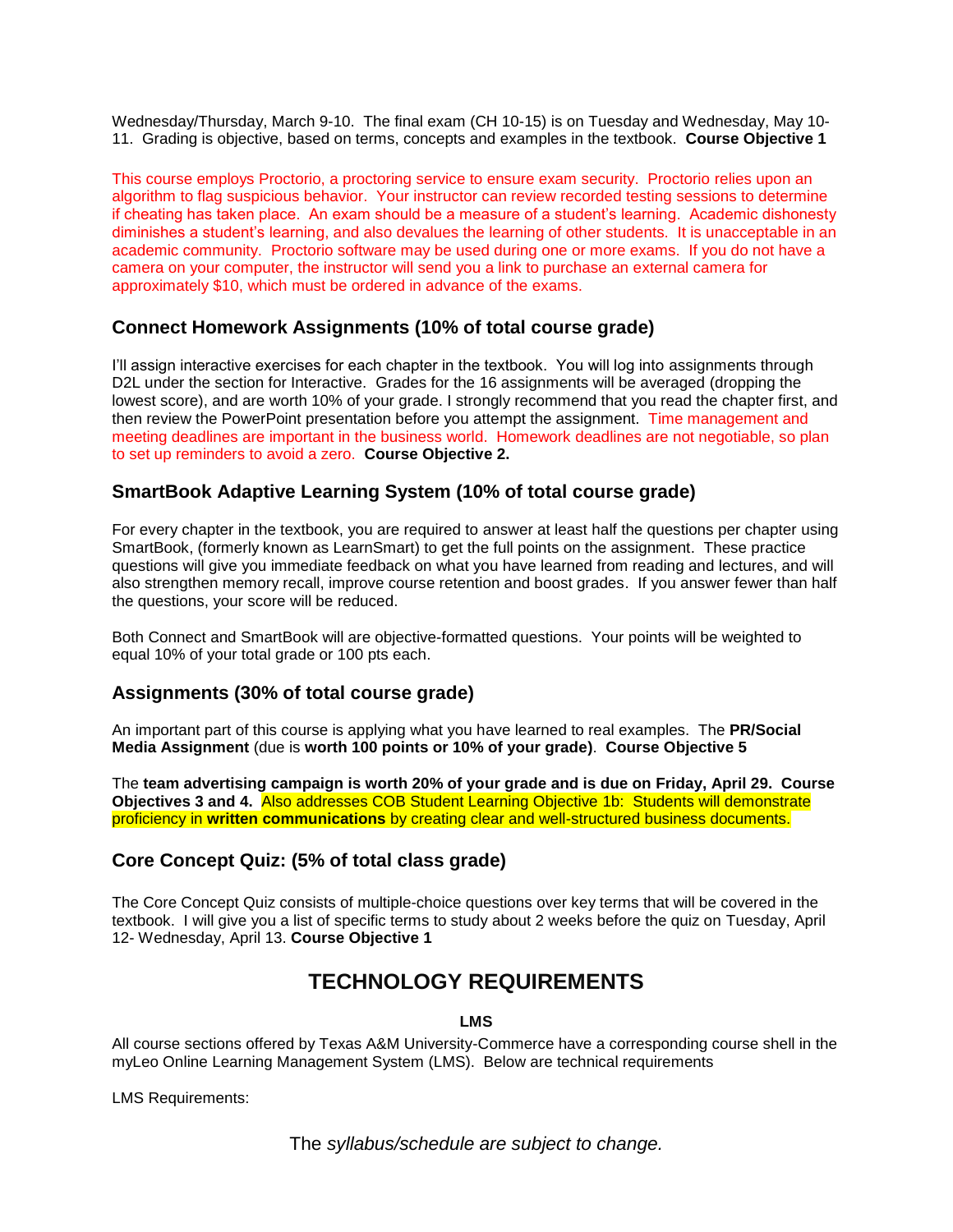<https://community.brightspace.com/s/article/Brightspace-Platform-Requirements>

LMS Browser Support: [https://documentation.brightspace.com/EN/brightspace/requirements/all/browser\\_support.htm](https://documentation.brightspace.com/EN/brightspace/requirements/all/browser_support.htm)

YouSeeU Virtual Classroom Requirements: <https://support.youseeu.com/hc/en-us/articles/115007031107-Basic-System-Requirements>

# **ACCESS AND NAVIGATION**

You will need your campus-wide ID (CWID) and password to log into the course. If you do not know your CWID or have forgotten your password, contact the Center for IT Excellence (CITE) at 903.468.6000 or [helpdesk@tamuc.edu](mailto:helpdesk@tamuc.edu)**.**

**Note:** Personal computer and internet connection problems do not excuse the requirement to complete all course work in a timely and satisfactory manner. Each student needs to have a backup method to deal with these inevitable problems. These methods might include the availability of a backup PC at home or work, the temporary use of a computer at a friend's home, the local library, office service companies, Starbucks, a TAMUC campus open computer lab, etc.

## **COMMUNICATION AND SUPPORT**

If you have any questions or are having difficulties with the course material, please contact your **Instructor** 

#### **Technical Support**

If you are having technical difficulty with any part of Brightspace, please contact Brightspace Technical Support at 1-877-325-7778 or click on the **Live Chat** or click on the words "click here**"** to submit an issue via email.

<https://community.brightspace.com/support/s/contactsupport>

## **COURSE AND UNIVERSITY PROCEDURES/POLICIES**

#### **Course Specific Procedures/Policies**

- **1.Put all deadlines in your planner/calendar/phone. Deadlines are very important in business and I expect you to keep up with them.**
- **2.Because homework is worth 20% of your grade, there is no extra credit.**
- **3.Be a contributing team member. Do your fair share and don't keep team members wondering if you're going to come through. Communicate.**
- **4.Login at least every other day during the semester. Check emails daily.**

#### **Syllabus Change Policy**

The syllabus is a guide. Circumstances and events, such as student progress, may make it necessary for the instructor to modify the syllabus during the semester. Any changes made to the syllabus will be announced in advance.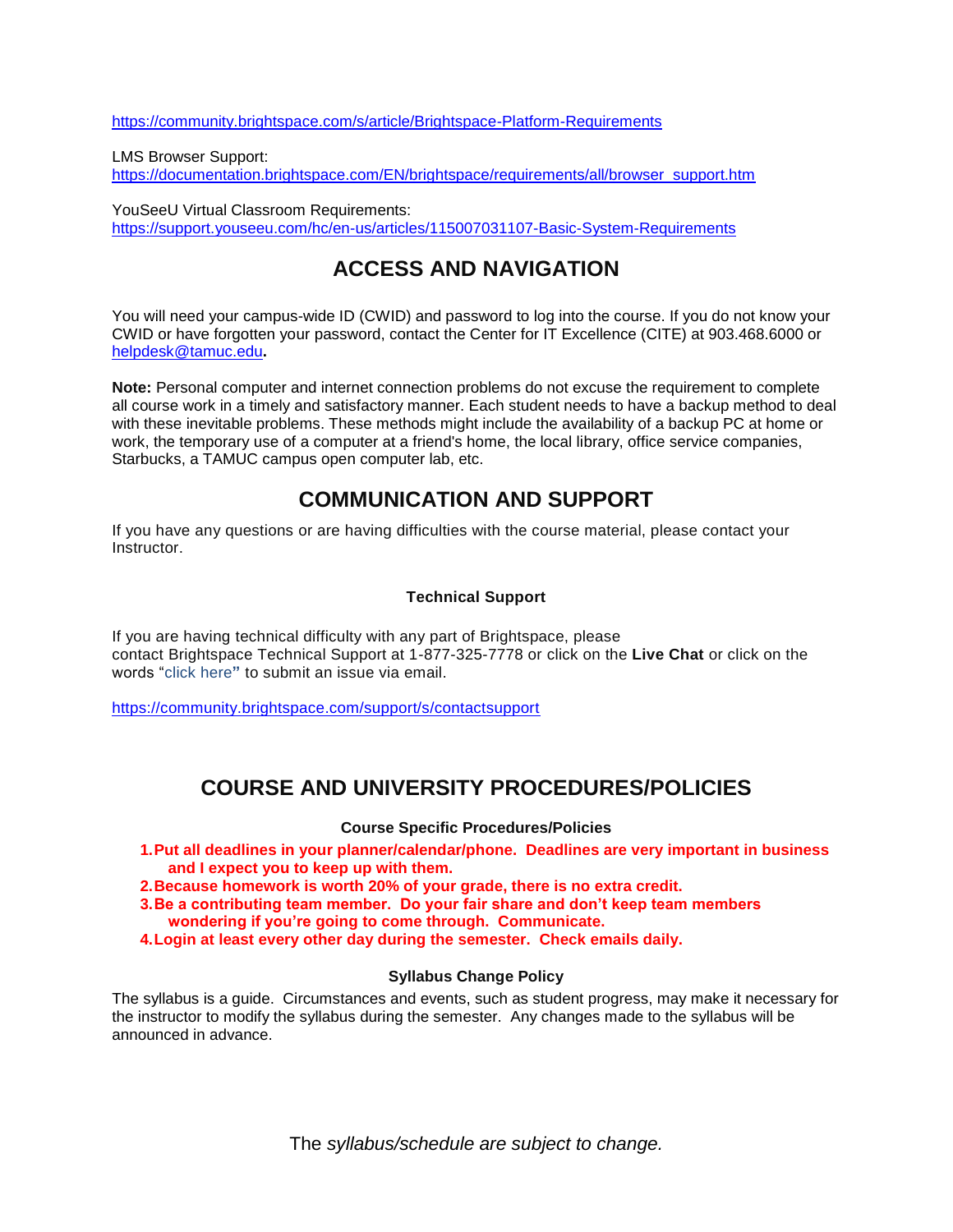## **University Specific Procedures**

#### **Student Conduct**

All students enrolled at the University shall follow the tenets of common decency and acceptable behavior conducive to a positive learning environment. The Code of Student Conduct is described in detail in the [Student Guidebook.](http://www.tamuc.edu/Admissions/oneStopShop/undergraduateAdmissions/studentGuidebook.aspx)

<http://www.tamuc.edu/Admissions/oneStopShop/undergraduateAdmissions/studentGuidebook.aspx>

Students should also consult the Rules of Netiquette for more information regarding how to interact with students in an online forum:<https://www.britannica.com/topic/netiquette>

## **TAMUC Attendance**

For more information about the attendance policy please visit the [Attendance](http://www.tamuc.edu/admissions/registrar/generalInformation/attendance.aspx) webpage and Procedure [13.99.99.R0.01.](http://www.tamuc.edu/aboutUs/policiesProceduresStandardsStatements/rulesProcedures/13students/academic/13.99.99.R0.01.pdf)

<http://www.tamuc.edu/admissions/registrar/generalInformation/attendance.aspx>

[http://www.tamuc.edu/aboutUs/policiesProceduresStandardsStatements/rulesProcedures/13students/aca](http://www.tamuc.edu/aboutUs/policiesProceduresStandardsStatements/rulesProcedures/13students/academic/13.99.99.R0.01.pdf) [demic/13.99.99.R0.01.pdf](http://www.tamuc.edu/aboutUs/policiesProceduresStandardsStatements/rulesProcedures/13students/academic/13.99.99.R0.01.pdf)

## **Academic Integrity**

Students at Texas A&M University-Commerce are expected to maintain high standards of integrity and honesty in all of their scholastic work. For more details and the definition of academic dishonesty see the following procedures:

[Undergraduate Academic Dishonesty 13.99.99.R0.03](http://www.tamuc.edu/aboutUs/policiesProceduresStandardsStatements/rulesProcedures/13students/undergraduates/13.99.99.R0.03UndergraduateAcademicDishonesty.pdf)

[http://www.tamuc.edu/aboutUs/policiesProceduresStandardsStatements/rulesProcedures/13students/und](http://www.tamuc.edu/aboutUs/policiesProceduresStandardsStatements/rulesProcedures/13students/undergraduates/13.99.99.R0.03UndergraduateAcademicDishonesty.pdf) [ergraduates/13.99.99.R0.03UndergraduateAcademicDishonesty.pdf](http://www.tamuc.edu/aboutUs/policiesProceduresStandardsStatements/rulesProcedures/13students/undergraduates/13.99.99.R0.03UndergraduateAcademicDishonesty.pdf)

## **Students with Disabilities-- ADA Statement**

The Americans with Disabilities Act (ADA) is a federal anti-discrimination statute that provides comprehensive civil rights protection for persons with disabilities. Among other things, this legislation requires that all students with disabilities be guaranteed a learning environment that provides for reasonable accommodation of their disabilities. If you have a disability requiring an accommodation, please contact:

**Office of Student Disability Resources and Services**

Texas A&M University-Commerce Waters Library- Room 162 Phone (903) 886-5150 or (903) 886-5835 Fax (903) 468-8148 Email: [studentdisabilityservices@tamuc.edu](mailto:studentdisabilityservices@tamuc.edu) Website: [Office of Student Disability Resources and Services](http://www.tamuc.edu/campusLife/campusServices/studentDisabilityResourcesAndServices/) <http://www.tamuc.edu/campusLife/campusServices/studentDisabilityResourcesAndServices/>

## **Nondiscrimination Notice**

Texas A&M University-Commerce will comply in the classroom, and in online courses, with all federal and state laws prohibiting discrimination and related retaliation on the basis of race, color, religion, sex, national origin, disability, age, genetic information or veteran status. Further, an environment free from discrimination on the basis of sexual orientation, gender identity, or gender expression will be maintained.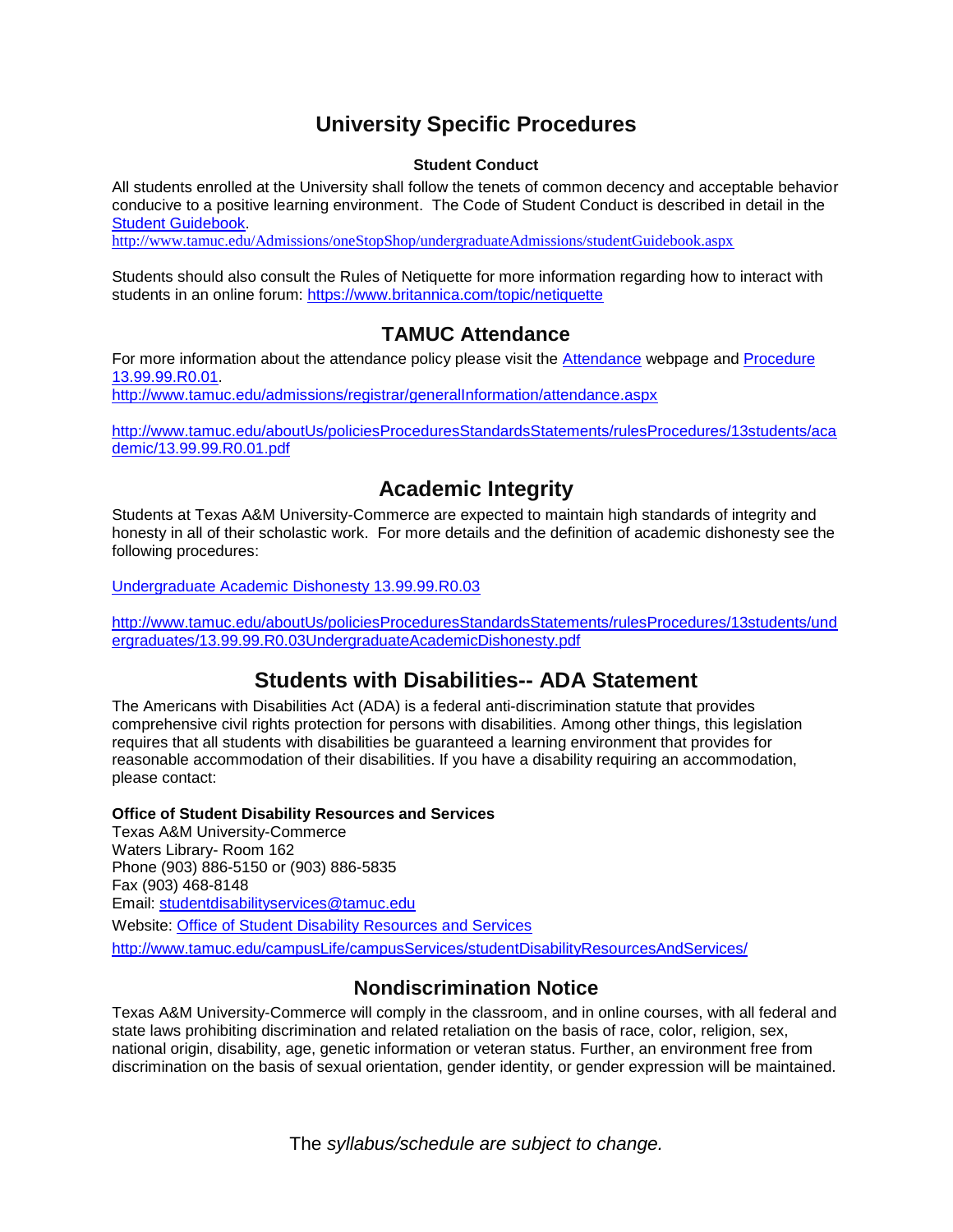# **Campus Concealed Carry Statement**

Texas Senate Bill - 11 (Government Code 411.2031, et al.) authorizes the carrying of a concealed handgun in Texas A&M University-Commerce buildings only by persons who have been issued and are in possession of a Texas License to Carry a Handgun. Qualified law enforcement officers or those who are otherwise authorized to carry a concealed handgun in the State of Texas are also permitted to do so. Pursuant to Penal Code (PC) 46.035 and A&M-Commerce Rule 34.06.02.R1, license holders may not carry a concealed handgun in restricted locations.

For a list of locations, please refer to the [Carrying Concealed Handguns On Campus](http://www.tamuc.edu/aboutUs/policiesProceduresStandardsStatements/rulesProcedures/34SafetyOfEmployeesAndStudents/34.06.02.R1.pdf) document and/or consult your event organizer.

Web url:

[http://www.tamuc.edu/aboutUs/policiesProceduresStandardsStatements/rulesProcedures/34SafetyOfEm](http://www.tamuc.edu/aboutUs/policiesProceduresStandardsStatements/rulesProcedures/34SafetyOfEmployeesAndStudents/34.06.02.R1.pdf) [ployeesAndStudents/34.06.02.R1.pdf](http://www.tamuc.edu/aboutUs/policiesProceduresStandardsStatements/rulesProcedures/34SafetyOfEmployeesAndStudents/34.06.02.R1.pdf)

Pursuant to PC 46.035, the open carrying of handguns is prohibited on all A&M-Commerce campuses. Report violations to the University Police Department at 903-886-5868 or 9-1-1.

| <b>Week</b>                      | <b>Assignment</b>                                                     | <b>Assessment</b>                                    |
|----------------------------------|-----------------------------------------------------------------------|------------------------------------------------------|
| Week $1 -$ January 12-16         | CH 1: What is Advertising; CH 2:<br><b>Environment of Advertising</b> | <b>Introductory Zoom meeting</b>                     |
|                                  |                                                                       | Connect homework CH 1 and<br>CH <sub>2</sub>         |
| Week $2$ – January 17-23         | CH 3: The Business of Advertising                                     | Connect homework CH 3                                |
| MLK Day is 9/6                   |                                                                       |                                                      |
| Week $3 -$ January 24-30         | CH 4: Targeting and Media Mix                                         | Connect homework CH 4                                |
| Week $4 -$ Jan $31 -$ Feb 6      | CH 5: Communication and Consumer<br><b>Behavior</b>                   | Zoom meeting                                         |
|                                  |                                                                       | Connect homework CH 5                                |
| Week 5 - February 7-13           | CH 16: IMC: Public Relations<br>Begin PR/Social Media Assignment      | Exam over CH 1-5 on<br>Mon/Tues, February 7-8        |
|                                  |                                                                       | Connect homework CH 16                               |
| Week $6 -$ February $14 - 20$    | CH 6: Account Planning and Research                                   | Connect homework CH 6                                |
| Week 7 - February 21-27          | CH 7: Marketing, Advertising & IMC<br>Planning                        | <b>Zoom Meeting</b>                                  |
|                                  |                                                                       | Connect homework CH7                                 |
| Week 8 - February 28-<br>March 6 | CH 8: Creating Ads: Strategy &<br>Process                             | Connect homework CH 8                                |
|                                  |                                                                       | <b>PR/Social Media Assignment</b><br>due Wed March 2 |
| Week $9 -$ March $7 - 13$        | CH 9: Creative Execution: Art and<br>Copy                             | Connect homework CH 9                                |
|                                  |                                                                       | Exam 2 CH 16, 6-9 on<br><b>Wed/Thurs, March 9-10</b> |

## **COURSE OUTLINE / CALENDAR**